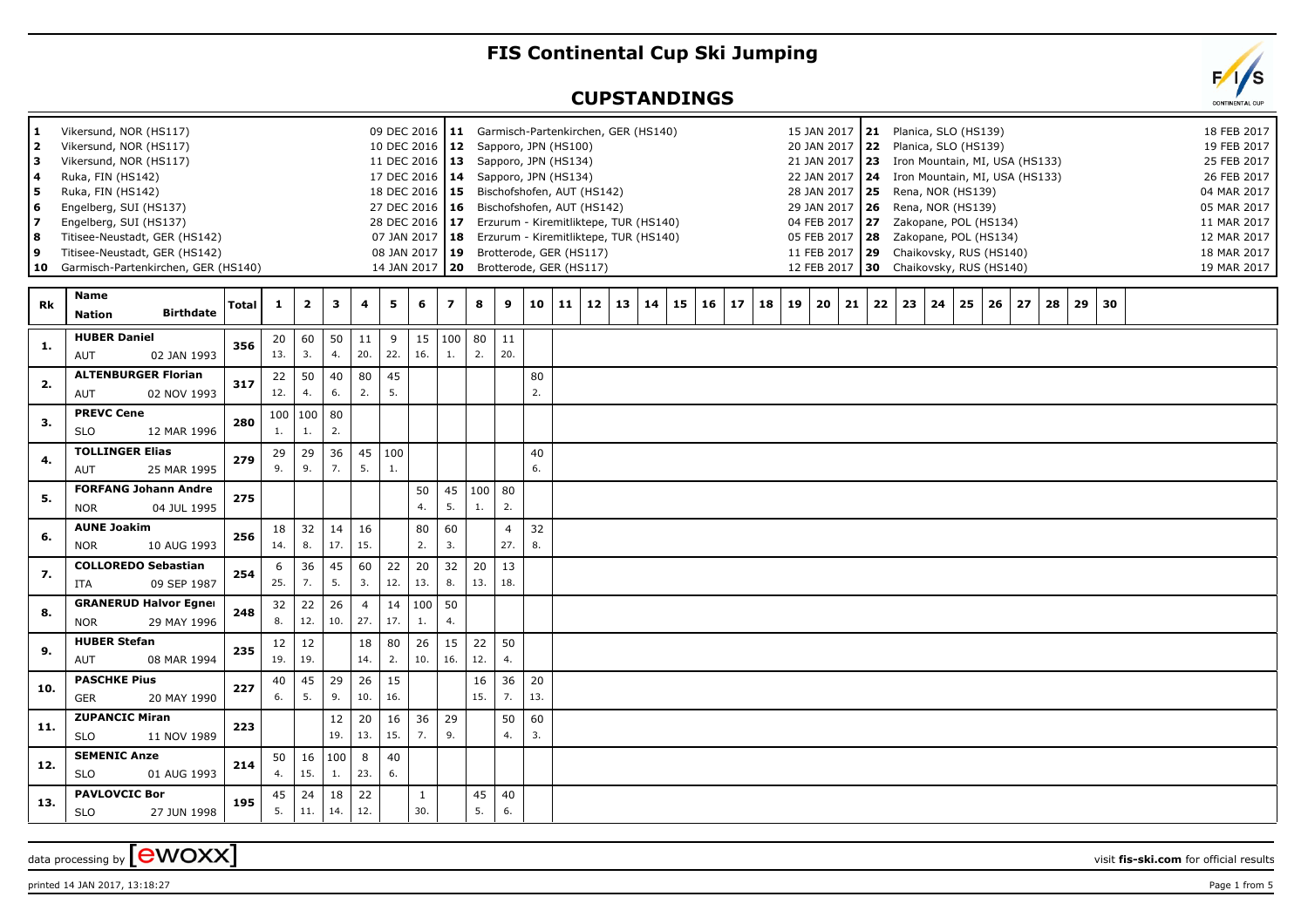| Rk  | Name<br><b>Birthdate</b><br>Nation                        | Total | $\mathbf{1}$        | $\overline{2}$         | $\mathbf{3}$  | 4         | 5                     | 6         | $\overline{z}$        | 8                   | 9            | 10          | 11 | 12 | 13 | 14 | $15 \mid 16$ | 17 | 18 | 19 | 20 | 21 | 22 | 23 | 24 | 25 | 26 | 27 | 28 | 29 | 30 |  |  |
|-----|-----------------------------------------------------------|-------|---------------------|------------------------|---------------|-----------|-----------------------|-----------|-----------------------|---------------------|--------------|-------------|----|----|----|----|--------------|----|----|----|----|----|----|----|----|----|----|----|----|----|----|--|--|
| 14. | ZIOBRO Jan<br>24 JUN 1991<br>POL                          | 183   | 3.                  | $60 \mid 26$<br>10.    | 32<br>8.      | 29<br>9.  | 36<br>7.              |           |                       |                     |              |             |    |    |    |    |              |    |    |    |    |    |    |    |    |    |    |    |    |    |    |  |  |
| 15. | <b>HILDE Tom</b><br>22 SEP 1987<br><b>NOR</b>             | 180   | 80<br>2.            | 40<br>6.               | 60<br>3.      |           |                       |           |                       |                     |              |             |    |    |    |    |              |    |    |    |    |    |    |    |    |    |    |    |    |    |    |  |  |
| 15. | <b>OSTERC Aljaz</b><br>02 MAR 1999<br><b>SLO</b>          | 180   |                     |                        |               |           |                       | 60<br>3.  | 80<br>2.              | $16 \mid 24$<br>15. | 11.          |             |    |    |    |    |              |    |    |    |    |    |    |    |    |    |    |    |    |    |    |  |  |
| 17. | <b>SOEBERG Sigurd Nymoel</b><br>31 AUG 1994<br><b>NOR</b> | 161   |                     | 22<br>12.              | 13<br>18.     |           | 13<br>18.             | 40<br>6.  | 26<br>10.             |                     | 18<br>14.    | 29<br>9.    |    |    |    |    |              |    |    |    |    |    |    |    |    |    |    |    |    |    |    |  |  |
| 18. | <b>AIGNER Clemens</b><br>02 FEB 1993<br>AUT               | 160   |                     |                        |               |           |                       | 32<br>8.  | 36<br>7.              | 10<br>21.           | 60<br>3.     | $22$<br>12. |    |    |    |    |              |    |    |    |    |    |    |    |    |    |    |    |    |    |    |  |  |
| 19. | <b>ASCHENWALD Philipp</b><br>12 NOV 1995<br>AUT           | 158   |                     | 10<br>21.              |               | 40<br>6.  | 60<br>3.              |           | 12<br>19.             |                     |              | 36<br>7.    |    |    |    |    |              |    |    |    |    |    |    |    |    |    |    |    |    |    |    |  |  |
| 20. | <b>BRESADOLA Davide</b><br>10 SEP 1988<br>ITA             | 157   | 8<br>23.            | 13<br>18.              | $11\,$<br>20. | 36<br>7.  | 18<br>14.             |           | 10<br>21.             | 32<br>8.            | 29<br>9.     |             |    |    |    |    |              |    |    |    |    |    |    |    |    |    |    |    |    |    |    |  |  |
| 21. | <b>WOHLGENANNT Ulrich</b><br>01 AUG 1994<br>AUT           | 150   | $15 \mid 11$<br>16. | 20.                    |               | 100<br>1. | 24<br>11.             |           |                       |                     |              |             |    |    |    |    |              |    |    |    |    |    |    |    |    |    |    |    |    |    |    |  |  |
| 22. | <b>POLASEK Viktor</b><br>CZE<br>18 JUL 1997               | 148   |                     | 14<br>17.              | 8<br>23.      |           |                       |           |                       | 10.                 | 26 100<br>1. |             |    |    |    |    |              |    |    |    |    |    |    |    |    |    |    |    |    |    |    |  |  |
| 23. | <b>JUSTIN Rok</b><br>06 APR 1993<br><b>SLO</b>            | 145   | $24 \mid 80$<br>11. | 2.                     | 22<br>12.     |           | $\overline{7}$<br>24. |           |                       |                     |              | 12<br>19.   |    |    |    |    |              |    |    |    |    |    |    |    |    |    |    |    |    |    |    |  |  |
| 24. | <b>DEZMAN Nejc</b><br><b>SLO</b><br>07 DEC 1992           | 142   |                     |                        |               |           |                       | 45<br>5.  | 20<br>13.             | 29<br>9.            | 22<br>12.    | 26<br>10.   |    |    |    |    |              |    |    |    |    |    |    |    |    |    |    |    |    |    |    |  |  |
| 25. | <b>WANK Andreas</b><br><b>GER</b><br>18 FEB 1988          | 120   |                     |                        |               |           |                       | 16<br>15. | 22<br>12.             | 50<br>4.            | 32<br>8.     |             |    |    |    |    |              |    |    |    |    |    |    |    |    |    |    |    |    |    |    |  |  |
| 26. | <b>AALTO Antti</b><br>02 APR 1995<br><b>FIN</b>           | 117   |                     |                        |               | 5<br>26.  | 50<br>4.              | 22<br>12. | 40<br>6.              |                     |              |             |    |    |    |    |              |    |    |    |    |    |    |    |    |    |    |    |    |    |    |  |  |
| 27. | <b>BARTOL Tilen</b><br><b>SLO</b><br>17 APR 1997          | 104   |                     |                        |               | 9<br>22.  | 12<br>19.             | 24<br>11. | $\overline{2}$<br>29. | 36<br>7.            | 15<br>16.    | 6<br>25.    |    |    |    |    |              |    |    |    |    |    |    |    |    |    |    |    |    |    |    |  |  |
| 28. | <b>POGRAJC Andraz</b><br><b>SLO</b><br>26 SEP 1991        | 102   | 15.                 | $16 \mid 18$<br>14.    | 24<br>11.     | 12<br>19. | 32<br>8.              |           |                       |                     |              |             |    |    |    |    |              |    |    |    |    |    |    |    |    |    |    |    |    |    |    |  |  |
| 29. | <b>INSAM Alex</b><br>ITA<br>19 DEC 1997                   | 101   |                     |                        |               |           |                       | 11<br>20. | 16<br>15.             | 8<br>23.            | 16<br>15.    | 50<br>4.    |    |    |    |    |              |    |    |    |    |    |    |    |    |    |    |    |    |    |    |  |  |
| 30. | <b>LANISEK Anze</b><br><b>SLO</b><br>20 APR 1996          | 100   |                     |                        |               |           |                       |           |                       |                     |              | 100<br>1.   |    |    |    |    |              |    |    |    |    |    |    |    |    |    |    |    |    |    |    |  |  |
| 31. | <b>BIEGUN Krzysztof</b><br>POL<br>21 MAY 1994             | 92    | 11<br>20.           | $5\phantom{.0}$<br>26. |               | 60<br>3.  |                       | 8<br>23.  |                       |                     | 8<br>23.     |             |    |    |    |    |              |    |    |    |    |    |    |    |    |    |    |    |    |    |    |  |  |
| 32. | <b>MURANKA Klemens</b><br>POL<br>31 AUG 1994              | 86    |                     |                        |               |           |                       |           |                       | 60<br>3.            | 26<br>10.    |             |    |    |    |    |              |    |    |    |    |    |    |    |    |    |    |    |    |    |    |  |  |

printed 14 JAN 2017, 13:18:27 **Page 2** from 5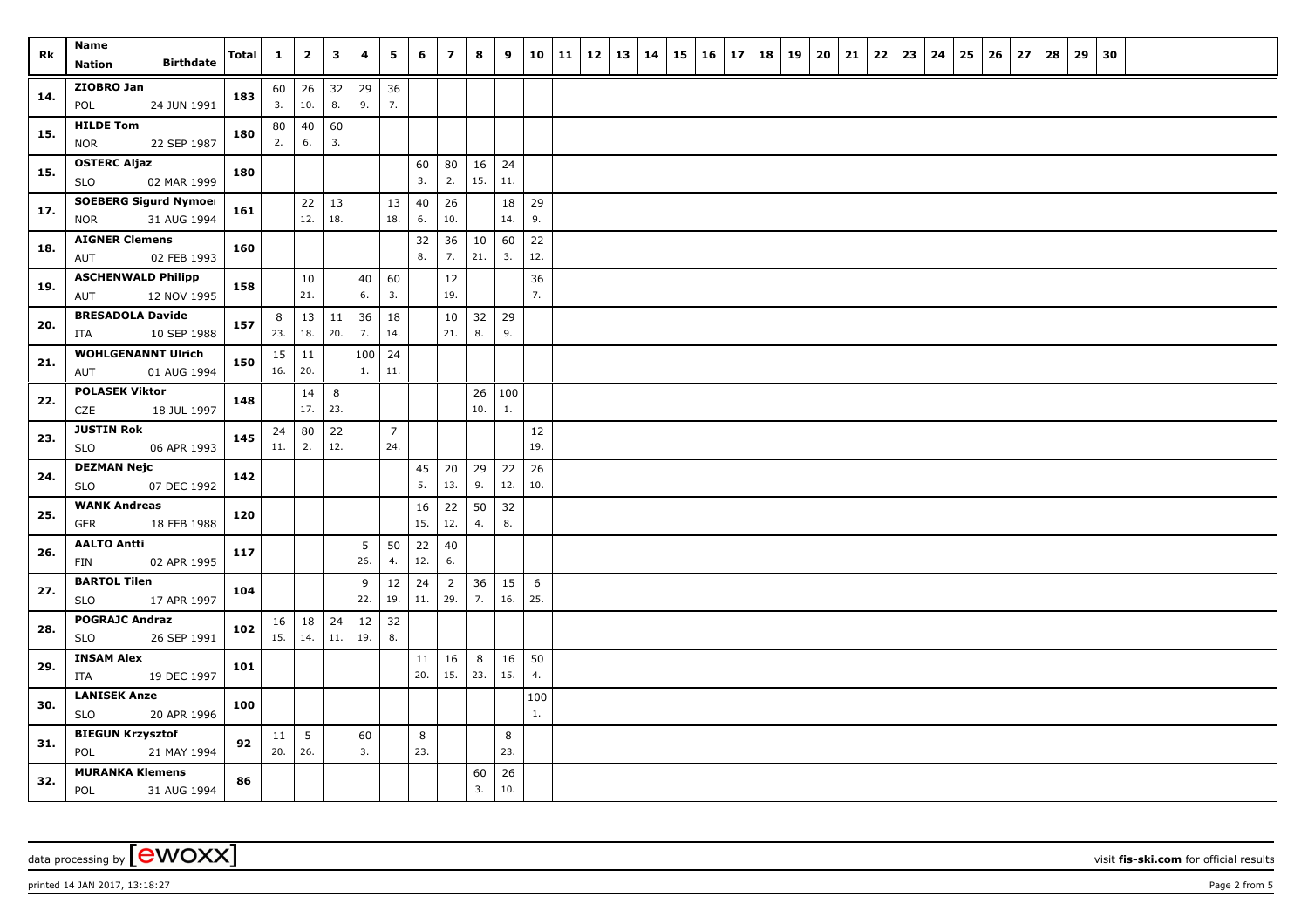| Rk  | Name<br><b>Birthdate</b><br>Nation                        | Total | $\mathbf{1}$          | $\mathbf{2}$          | $\overline{\mathbf{3}}$ | 4                     | 5         | 6         | $\overline{7}$                 | 8                      | 9                     | 10                    | 11 | 12 | 13 14 | 15 | $16 \mid 17$ | 18 | 19 | 20 | 21 | 22 | 23 | 24 | 25 | 26 | 27 | 28 | 29 | 30 |  |  |
|-----|-----------------------------------------------------------|-------|-----------------------|-----------------------|-------------------------|-----------------------|-----------|-----------|--------------------------------|------------------------|-----------------------|-----------------------|----|----|-------|----|--------------|----|----|----|----|----|----|----|----|----|----|----|----|----|--|--|
| 33. | <b>HOFFMANN Felix</b><br>GER<br>14 OCT 1997               | 73    | 26<br>10.             | $\bf 8$<br>23.        | 16<br>15.               | 14<br>17.             |           | 9<br>22.  |                                |                        |                       |                       |    |    |       |    |              |    |    |    |    |    |    |    |    |    |    |    |    |    |  |  |
| 33. | <b>REISENAUER Janni</b><br>07 NOV 1997<br>AUT             | 73    | 36<br>7.              | $\overline{2}$<br>29. |                         | 6<br>25.              | 10<br>21. | 10<br>21. | 9<br>22.                       |                        |                       |                       |    |    |       |    |              |    |    |    |    |    |    |    |    |    |    |    |    |    |  |  |
| 35. | <b>ASIKAINEN Lauri</b><br>28 MAY 1989<br>FIN              | 65    | $\overline{4}$<br>27. |                       |                         | 32<br>8.              | 29<br>9.  |           |                                |                        |                       |                       |    |    |       |    |              |    |    |    |    |    |    |    |    |    |    |    |    |    |  |  |
| 36. | <b>WOLNY Jakub</b><br>15 MAY 1995<br>POL                  | 61    | 3<br>28.              | $\overline{7}$<br>24. | 5<br>26.                | 10<br>21.             | 11<br>20. |           |                                | 13<br>18.              | 12<br>19.             |                       |    |    |       |    |              |    |    |    |    |    |    |    |    |    |    |    |    |    |  |  |
| 37. | <b>LARINTO Ville</b><br>11 APR 1990<br>FIN                | 60    |                       |                       |                         |                       |           |           |                                | 40<br>6.               | $20\,$<br>13.         |                       |    |    |       |    |              |    |    |    |    |    |    |    |    |    |    |    |    |    |  |  |
| 38. | <b>BJERKEENGEN Fredrik</b><br>11 NOV 1988<br>NOR          | 59    |                       |                       |                         | 26<br>10.             | 26<br>10. |           | $\overline{7}$<br>24.          |                        |                       |                       |    |    |       |    |              |    |    |    |    |    |    |    |    |    |    |    |    |    |  |  |
| 38. | <b>BUSKUM Andreas Graner</b><br>05 JUN 1996<br>NOR        | 59    | 15<br>16.             | 15<br>16.             | 20<br>13.               | $\mathbf{1}$<br>30.   | 5<br>26.  |           |                                |                        | $\overline{3}$<br>28. |                       |    |    |       |    |              |    |    |    |    |    |    |    |    |    |    |    |    |    |  |  |
| 40. | <b>HAUER Joachim</b><br>NOR<br>02 FEB 1991                | 49    |                       |                       |                         |                       |           | 18<br>14. | 26<br>10.                      | $5\overline{5}$<br>26. |                       |                       |    |    |       |    |              |    |    |    |    |    |    |    |    |    |    |    |    |    |  |  |
| 41. | <b>KOZISEK Cestmir</b><br>CZE<br>09 NOV 1991              | 47    | 13<br>18.             |                       | 6<br>25.                |                       |           | 3<br>28.  | $\overline{\mathbf{3}}$<br>28. | 14<br>17.              | $\overline{7}$<br>24. | $\mathbf{1}$<br>30.   |    |    |       |    |              |    |    |    |    |    |    |    |    |    |    |    |    |    |  |  |
| 42. | <b>NOUSIAINEN Eetu</b><br>29 APR 1997<br>FIN              | 45    |                       |                       |                         |                       |           |           |                                |                        |                       | 45<br>5.              |    |    |       |    |              |    |    |    |    |    |    |    |    |    |    |    |    |    |  |  |
| 43. | <b>KRAUS Marinus</b><br>GER<br>13 FEB 1991                | 43    |                       |                       | 15<br>16.               | $\overline{3}$<br>28. | 20<br>13. | 5<br>26.  |                                |                        |                       |                       |    |    |       |    |              |    |    |    |    |    |    |    |    |    |    |    |    |    |  |  |
| 44. | <b>STEINER Maximilian</b><br>04 MAY 1996<br>AUT           | 42    |                       |                       |                         |                       |           |           | 18<br>14.                      |                        |                       | 24<br>11.             |    |    |       |    |              |    |    |    |    |    |    |    |    |    |    |    |    |    |  |  |
| 45. | <b>HAUKEDAL Richard</b><br>31 AUG 1996<br><b>NOR</b>      | 37    |                       |                       | $\overline{7}$<br>24.   | 15<br>16.             | 6<br>25.  |           |                                | 9<br>22.               |                       |                       |    |    |       |    |              |    |    |    |    |    |    |    |    |    |    |    |    |    |  |  |
| 45. | <b>SCHULER Andreas</b><br>30 DEC 1995<br>SUI              | 37    | 7<br>24.              |                       | 10<br>21.               |                       |           | 13<br>18. |                                |                        |                       | $\overline{7}$<br>24. |    |    |       |    |              |    |    |    |    |    |    |    |    |    |    |    |    |    |  |  |
| 47. | <b>KARLEN Gabriel</b><br>SUI<br>10 MAR 1994               | 36    |                       |                       |                         |                       |           |           |                                | 11<br>20.              | 10<br>21.             | 15<br>16.             |    |    |       |    |              |    |    |    |    |    |    |    |    |    |    |    |    |    |  |  |
| 48. | <b>SAKALA Filip</b><br>CZE<br>21 MAY 1996                 | 35    |                       |                       |                         |                       |           |           |                                | 24<br>11.              |                       | 11<br>20.             |    |    |       |    |              |    |    |    |    |    |    |    |    |    |    |    |    |    |  |  |
| 49. | <b>DESCHWANDEN Gregor</b><br>SUI<br>27 FEB 1991           | 33    |                       |                       |                         |                       |           | 14<br>17. | 11<br>20.                      |                        |                       | 8<br>23.              |    |    |       |    |              |    |    |    |    |    |    |    |    |    |    |    |    |    |  |  |
| 50. | <b>BJOERENG Joacim Oeder</b><br><b>NOR</b><br>14 DEC 1995 | 29    |                       |                       |                         |                       |           | 29<br>9.  |                                |                        |                       |                       |    |    |       |    |              |    |    |    |    |    |    |    |    |    |    |    |    |    |  |  |
| 51. | <b>GLASDER Michael</b><br><b>USA</b><br>27 MAR 1989       | 27    |                       |                       |                         |                       |           |           |                                | 12<br>19.              | 15<br>16.             |                       |    |    |       |    |              |    |    |    |    |    |    |    |    |    |    |    |    |    |  |  |

data processing by **CWOXX** visit **fis-ski.com** for official results

printed 14 JAN 2017, 13:18:27 **Page 3** from 5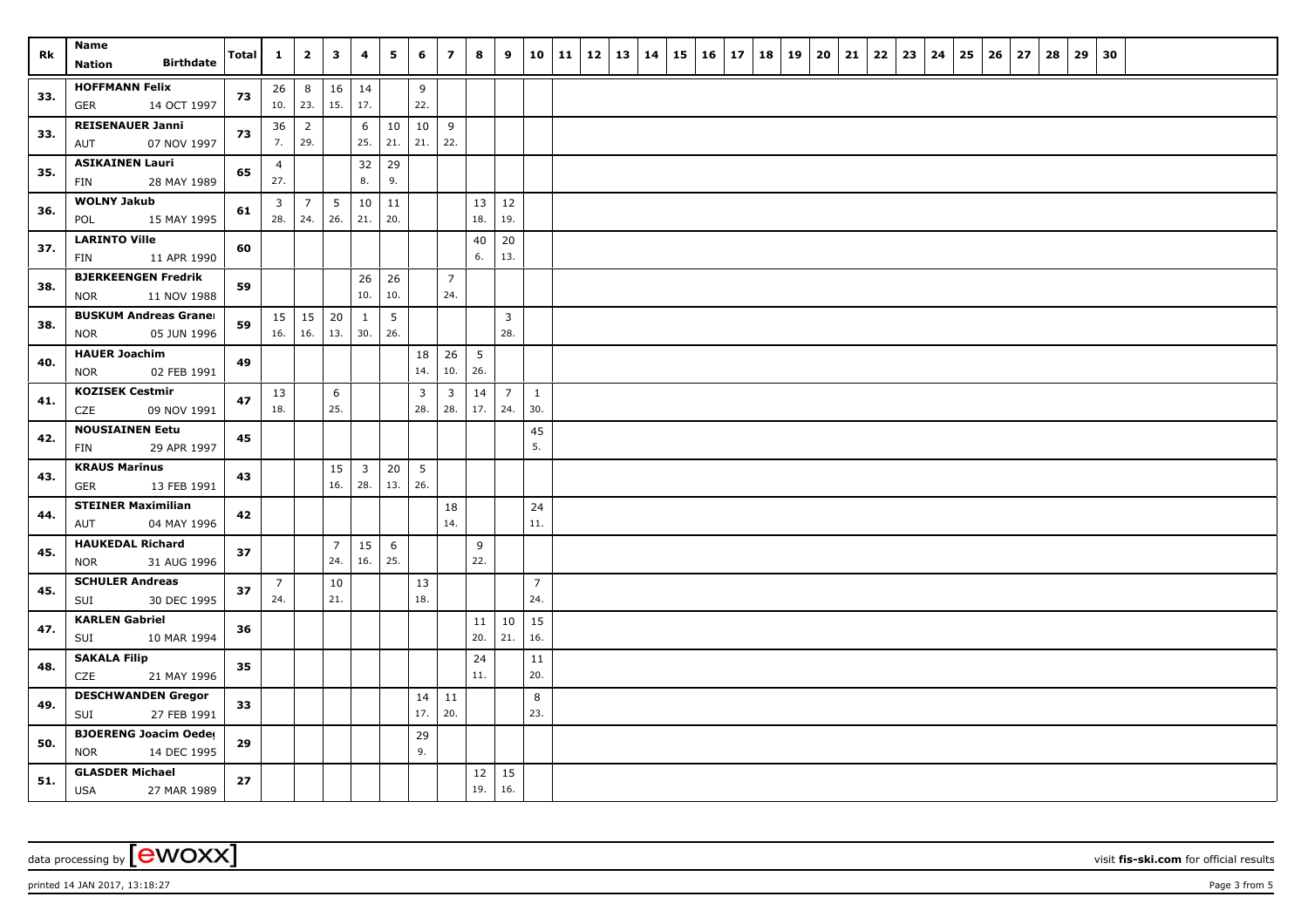| Rk  | Name                                             | Total | $\mathbf{1}$          | $\overline{2}$        | $\overline{\mathbf{3}}$ | 4              | 5                     | 6              | $\overline{z}$ | 8                     | 9                     |                | 10   11   12   13   14 |  | 15 | $16 \mid 17$ | 18 | 19 | 20 | 21 | 22 | 23 | 24 | 25 | 26 | 27 | 28 | 29 | 30 |  |  |
|-----|--------------------------------------------------|-------|-----------------------|-----------------------|-------------------------|----------------|-----------------------|----------------|----------------|-----------------------|-----------------------|----------------|------------------------|--|----|--------------|----|----|----|----|----|----|----|----|----|----|----|----|----|--|--|
|     | <b>Birthdate</b><br>Nation                       |       |                       |                       |                         |                |                       |                |                |                       |                       |                |                        |  |    |              |    |    |    |    |    |    |    |    |    |    |    |    |    |  |  |
| 52. | <b>BIELA Stanislaw</b>                           | 24    |                       | 10 10                 |                         |                | $\overline{4}$        |                |                |                       |                       |                |                        |  |    |              |    |    |    |    |    |    |    |    |    |    |    |    |    |  |  |
|     | 02 APR 1994<br>POL                               |       | 21.                   | 21.                   |                         |                | 27.                   |                |                |                       |                       |                |                        |  |    |              |    |    |    |    |    |    |    |    |    |    |    |    |    |  |  |
| 53. | <b>SCHMID Constantin</b><br>27 NOV 1999<br>GER   | 21    | 10<br>21.             |                       | 9<br>22.                |                | $\overline{2}$<br>29. |                |                |                       |                       |                |                        |  |    |              |    |    |    |    |    |    |    |    |    |    |    |    |    |  |  |
|     | <b>HAMANN Martin</b>                             |       |                       |                       | $\overline{2}$          |                |                       |                |                |                       | 9                     | $\overline{3}$ |                        |  |    |              |    |    |    |    |    |    |    |    |    |    |    |    |    |  |  |
| 54. | 10 APR 1997<br>GER                               | 19    | $\overline{2}$<br>29. | $\overline{3}$<br>28. | 29.                     |                |                       |                |                |                       | 22.                   | 28.            |                        |  |    |              |    |    |    |    |    |    |    |    |    |    |    |    |    |  |  |
|     | <b>PEIER Killian</b>                             |       |                       |                       |                         |                |                       | $\overline{4}$ | 13             |                       |                       | $\overline{2}$ |                        |  |    |              |    |    |    |    |    |    |    |    |    |    |    |    |    |  |  |
| 54. | 28 MAR 1995<br>SUI                               | 19    |                       |                       |                         |                |                       | 27.            | 18.            |                       |                       | 29.            |                        |  |    |              |    |    |    |    |    |    |    |    |    |    |    |    |    |  |  |
| 56. | <b>MATURA Jan</b>                                | 18    |                       |                       |                         |                |                       | 12             | 6              |                       |                       |                |                        |  |    |              |    |    |    |    |    |    |    |    |    |    |    |    |    |  |  |
|     | CZE<br>29 JAN 1980                               |       |                       |                       |                         |                |                       | 19.            | 25.            |                       |                       |                |                        |  |    |              |    |    |    |    |    |    |    |    |    |    |    |    |    |  |  |
| 56. | <b>ZNISZCZOL Aleksander</b>                      | 18    |                       |                       |                         |                |                       |                |                | 18                    |                       |                |                        |  |    |              |    |    |    |    |    |    |    |    |    |    |    |    |    |  |  |
|     | 08 MAR 1994<br>POL                               |       |                       |                       |                         |                |                       |                |                | 14.                   |                       |                |                        |  |    |              |    |    |    |    |    |    |    |    |    |    |    |    |    |  |  |
| 56. | <b>LINDVIK Marius</b>                            | 18    |                       |                       |                         |                |                       |                |                |                       |                       | 18<br>14.      |                        |  |    |              |    |    |    |    |    |    |    |    |    |    |    |    |    |  |  |
|     | 27 JUN 1998<br><b>NOR</b><br><b>HOFER Thomas</b> |       |                       |                       |                         |                |                       |                |                |                       |                       |                |                        |  |    |              |    |    |    |    |    |    |    |    |    |    |    |    |    |  |  |
| 59. | AUT<br>28 JAN 1996                               | 16    |                       |                       |                         |                |                       |                |                |                       |                       | 16<br>15.      |                        |  |    |              |    |    |    |    |    |    |    |    |    |    |    |    |    |  |  |
|     | <b>BOGATAJ Tine</b>                              |       |                       |                       |                         |                |                       | $\overline{2}$ | 14             |                       |                       |                |                        |  |    |              |    |    |    |    |    |    |    |    |    |    |    |    |    |  |  |
| 59. | <b>SLO</b><br>11 MAY 1998                        | 16    |                       |                       |                         |                |                       | 29.            | 17.            |                       |                       |                |                        |  |    |              |    |    |    |    |    |    |    |    |    |    |    |    |    |  |  |
| 61. | <b>FUCHS Tim</b>                                 | 15    |                       |                       |                         |                |                       |                |                |                       |                       | 15             |                        |  |    |              |    |    |    |    |    |    |    |    |    |    |    |    |    |  |  |
|     | 03 AUG 1997<br>GER                               |       |                       |                       |                         |                |                       |                |                |                       |                       | 16.            |                        |  |    |              |    |    |    |    |    |    |    |    |    |    |    |    |    |  |  |
| 62. | <b>HEIKKINEN Kalle</b>                           | 14    |                       |                       |                         | 13             | $\mathbf{1}$          |                |                |                       |                       |                |                        |  |    |              |    |    |    |    |    |    |    |    |    |    |    |    |    |  |  |
|     | 16 SEP 1999<br>FIN                               |       |                       |                       |                         | 18.            | 30.                   |                |                |                       |                       |                |                        |  |    |              |    |    |    |    |    |    |    |    |    |    |    |    |    |  |  |
| 63. | <b>HVALA Jaka</b>                                | 13    |                       |                       |                         |                |                       |                |                |                       |                       | 13             |                        |  |    |              |    |    |    |    |    |    |    |    |    |    |    |    |    |  |  |
|     | <b>SLO</b><br>15 JUL 1993                        |       |                       |                       |                         |                |                       |                |                |                       |                       | 18.            |                        |  |    |              |    |    |    |    |    |    |    |    |    |    |    |    |    |  |  |
| 64. | <b>BRADATSCH Sebastian</b><br>08 MAY 1996<br>GER | 11    |                       |                       |                         |                |                       |                |                | $\overline{2}$<br>29. |                       | 9<br>22.       |                        |  |    |              |    |    |    |    |    |    |    |    |    |    |    |    |    |  |  |
|     | <b>PUNGERTAR Matjaz</b>                          |       |                       |                       |                         |                |                       |                |                |                       |                       | 10             |                        |  |    |              |    |    |    |    |    |    |    |    |    |    |    |    |    |  |  |
| 65. | 14 AUG 1990<br><b>SLO</b>                        | 10    |                       |                       |                         |                |                       |                |                |                       |                       | 21.            |                        |  |    |              |    |    |    |    |    |    |    |    |    |    |    |    |    |  |  |
|     | <b>VAENSKAE Elias</b>                            |       |                       |                       |                         | $\overline{7}$ | $\mathbf{3}$          |                |                |                       |                       |                |                        |  |    |              |    |    |    |    |    |    |    |    |    |    |    |    |    |  |  |
| 65. | FIN<br>20 JUL 1996                               | 10    |                       |                       |                         | 24.            | 28.                   |                |                |                       |                       |                |                        |  |    |              |    |    |    |    |    |    |    |    |    |    |    |    |    |  |  |
| 65. | <b>EGLOFF Luca</b>                               | 10    |                       |                       |                         |                |                       |                | 8              |                       | $\overline{2}$        |                |                        |  |    |              |    |    |    |    |    |    |    |    |    |    |    |    |    |  |  |
|     | SUI<br>06 JUN 1995                               |       |                       |                       |                         |                |                       |                | 23.            |                       | 29.                   |                |                        |  |    |              |    |    |    |    |    |    |    |    |    |    |    |    |    |  |  |
| 68. | <b>LACKNER Thomas</b>                            | 9     |                       |                       |                         |                |                       |                |                | $\overline{4}$<br>27. | 5<br>26.              |                |                        |  |    |              |    |    |    |    |    |    |    |    |    |    |    |    |    |  |  |
|     | AUT<br>09 APR 1993<br><b>HAZETDINOV Ilmir</b>    |       |                       |                       |                         |                |                       |                |                |                       |                       |                |                        |  |    |              |    |    |    |    |    |    |    |    |    |    |    |    |    |  |  |
| 69. | <b>RUS</b><br>28 OCT 1991                        | 8     |                       |                       |                         |                |                       |                |                | 1<br>30.              | $\overline{7}$<br>24. |                |                        |  |    |              |    |    |    |    |    |    |    |    |    |    |    |    |    |  |  |
|     | <b>HAUSWIRTH Sandro</b>                          |       |                       |                       |                         |                |                       | $\overline{7}$ | $\mathbf{1}$   |                       |                       |                |                        |  |    |              |    |    |    |    |    |    |    |    |    |    |    |    |    |  |  |
| 69. | SUI<br>29 AUG 2000                               | 8     |                       |                       |                         |                |                       | 24.            | 30.            |                       |                       |                |                        |  |    |              |    |    |    |    |    |    |    |    |    |    |    |    |    |  |  |

printed 14 JAN 2017, 13:18:27 **Page 4 from 5** Page 4 from 5